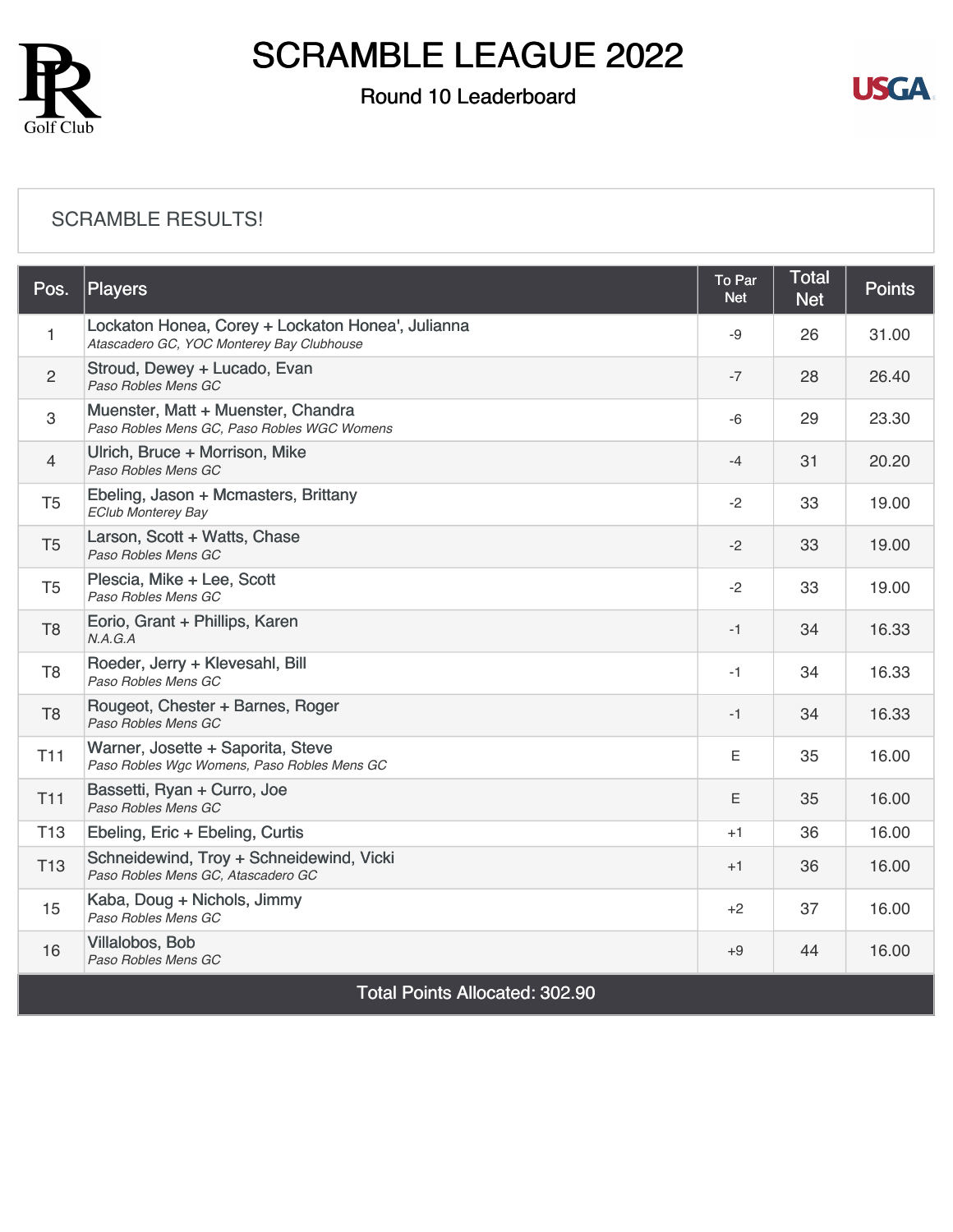

### Round 10 Leaderboard



#### [GROSS SKINS!](https://static.golfgenius.com/v2tournaments/8448400603738062790?called_from=&round_index=10)

| <b>Players</b>                                                                                 | <b>Skins</b> | <b>Purse</b> | <b>Details</b>          |
|------------------------------------------------------------------------------------------------|--------------|--------------|-------------------------|
| Lockaton Honea, Corey + Lockaton Honea', Julianna<br>Atascadero GC, YOC Monterey Bay Clubhouse | 2            | \$147.50     | Eagle on 3, Birdie on 9 |
| Ebeling, Eric + Ebeling, Curtis                                                                |              | \$73.75      | Birdie on 7             |
| Stroud, Dewey + Lucado, Evan<br>Paso Robles Mens GC                                            |              | \$73.75      | Birdie on 8             |

Total Purse Allocated: \$295.00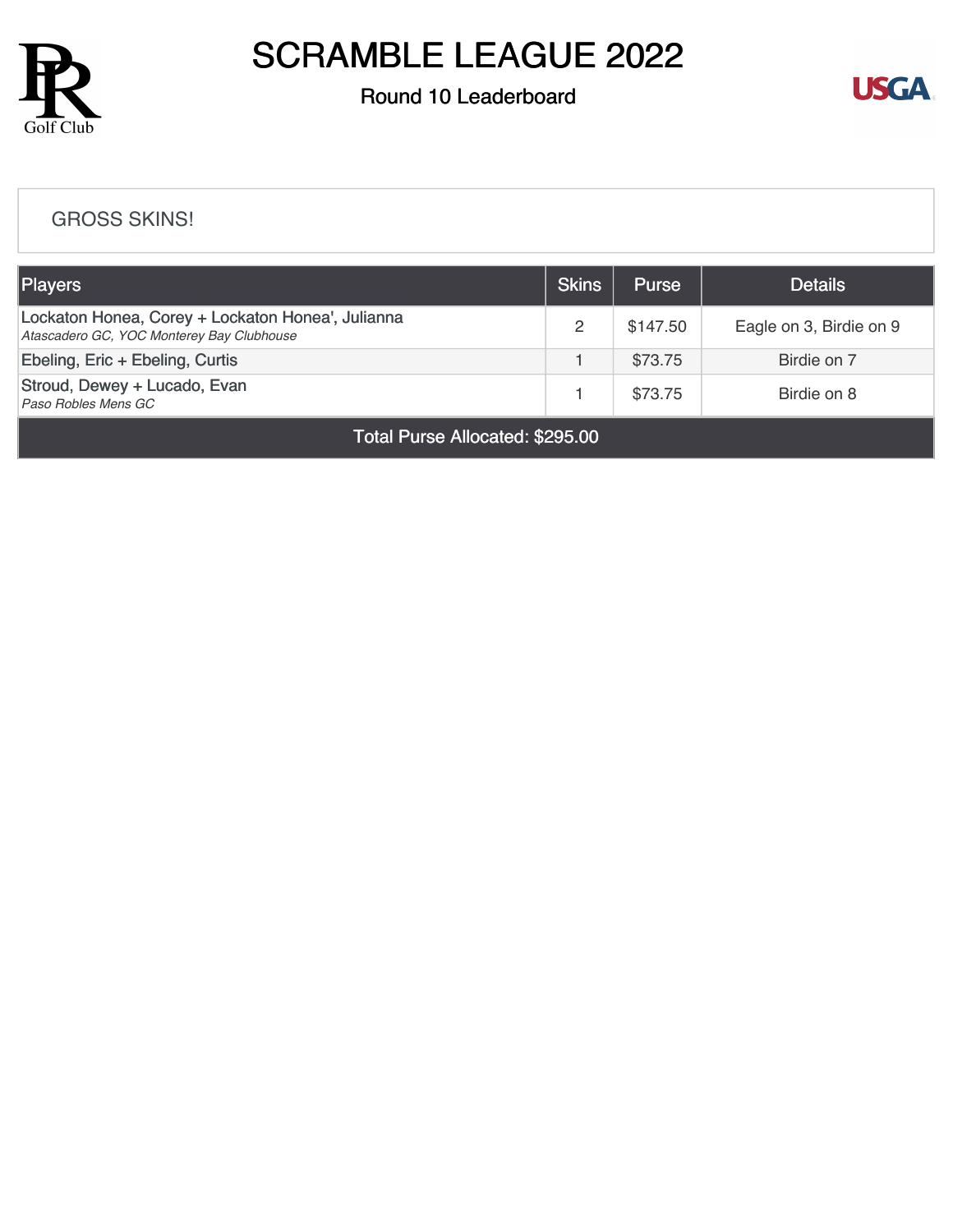

### Round 10 Leaderboard



#### [NET SKINS!](https://static.golfgenius.com/v2tournaments/8448401302676881351?called_from=&round_index=10)

| <b>Players</b>                                                                                 | <b>Skins</b> | <b>Purse</b> | <b>Details</b> |  |  |
|------------------------------------------------------------------------------------------------|--------------|--------------|----------------|--|--|
| Lockaton Honea, Corey + Lockaton Honea', Julianna<br>Atascadero GC, YOC Monterey Bay Clubhouse |              | \$51.67      | Eagle on 3     |  |  |
| Ebeling, Eric + Ebeling, Curtis                                                                |              | \$51.67      | Eagle on 7     |  |  |
| Stroud, Dewey + Lucado, Evan<br>Paso Robles Mens GC                                            |              | \$51.67      | Birdie on 8    |  |  |
| Total Purse Allocated: \$155.01                                                                |              |              |                |  |  |